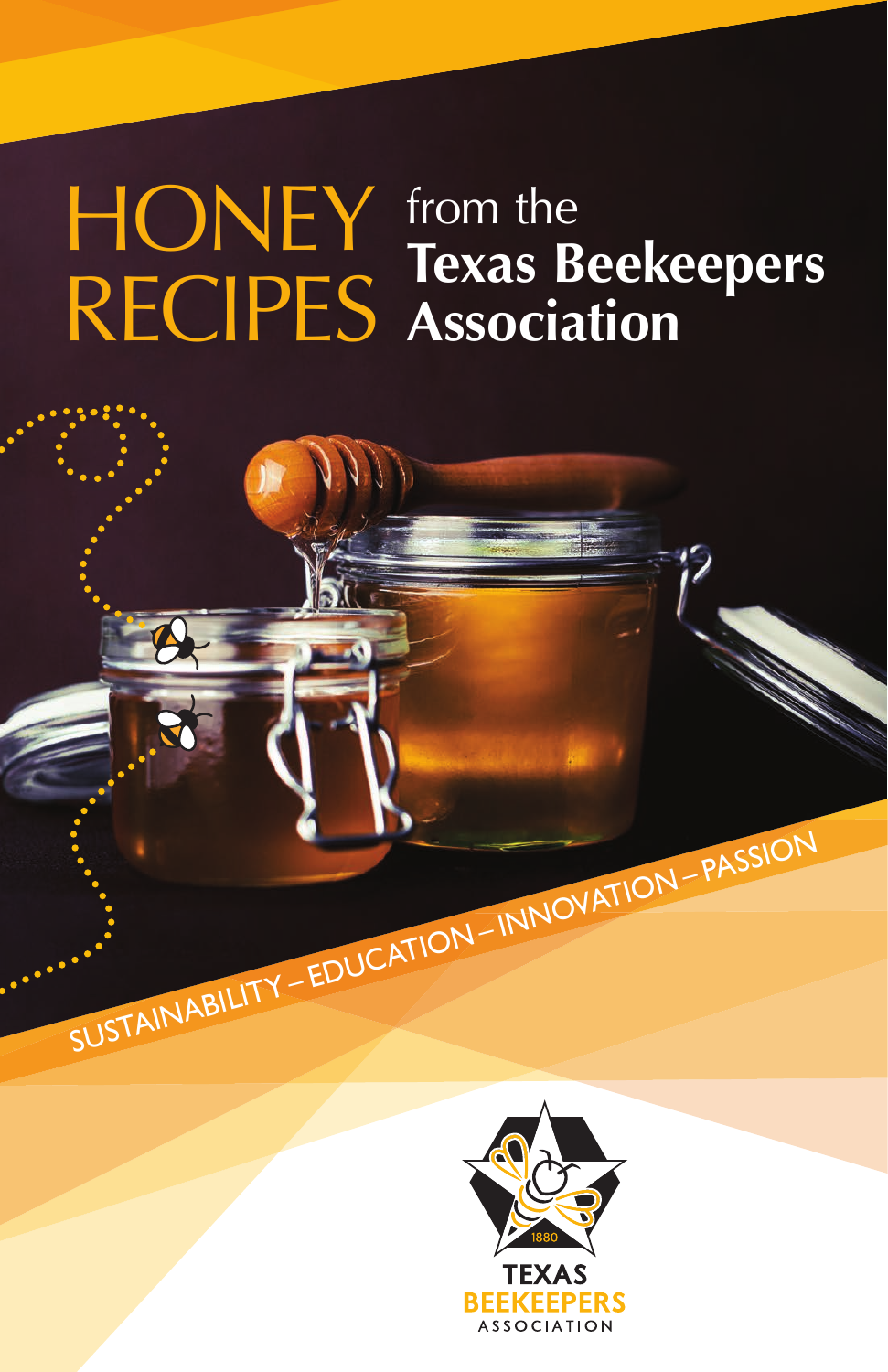

# together for Texas beekeepers

#### **Texas Beekeepers Association**

#### **Texas Beekeepers Association(TBA)**

is a member based organization that represents all Texas beekeepers and local beekeeping associations. We work with scientists, educators, beekeepers, honey packers, vendors and others interested in the promotion of Texas beekeeping and real Texas honey.

#### **Real Texas Honey**

**RealTexasHoney.com** is a marketing tool for our members and is also a guide for consumers to fi nd **Real Texas Honey™** from a local beekeeper. TBA is working to protect and assure the integrity of honey in the marketplace.

#### **Texas Honey Bee Education Association**

#### **Texas Honey Bee Education**

**Association** is a charitable research and education organization with a mission to further knowledge in the process of protecting honey bees and establishing more informed beekeepers.

**THBEA** exists to:

- 1. Enhance and expand the awareness of the contribution of honey bees to agriculture and society.
- 2. Create additional appreciation and interest in the profession of beekeeping through studies in technical and scientific subjects.
- 3. Strengthen beekeeper's skills through education programs.
- 4. Provide resources for continuing honey bee research particularly in areas that will:
	- advance honey bee culture improve understanding and awareness of activities that impact honey bees
	- improve pollination
	- conserve biodiversity

## Working Texas Honey Bee Honey Tips and Tricks

اجتما  $\overline{\circ}$ 

To substitute honey for granulated sugar, begin by substituting honey for up to half the sugar in the recipe. For baked goods, reduce the oven temperature by 25 degrees to prevent over-browning; reduce any liquid by ¼ cup for each cup of honey used; and add ½ teaspoon baking soda for each cup of honey used.



All honey will naturally crystallize. Store honey at room temperature. If it becomes crystalized, place the jar in a warm water bath and stir until the crystals dissolve. You may also microwave in a microwave-safe container with the lid off, stirring every 30 seconds until the crystals dissolve. Be careful not to boil or scorch the honey.



There are over 300 unique varieties of honey in the United States, each originating from a different floral source.



Honey provides natural energy and is rich in nutritious carbohydrates. It is ideal for your working muscles, since carbohydrates are the primary fuel for your body's energy!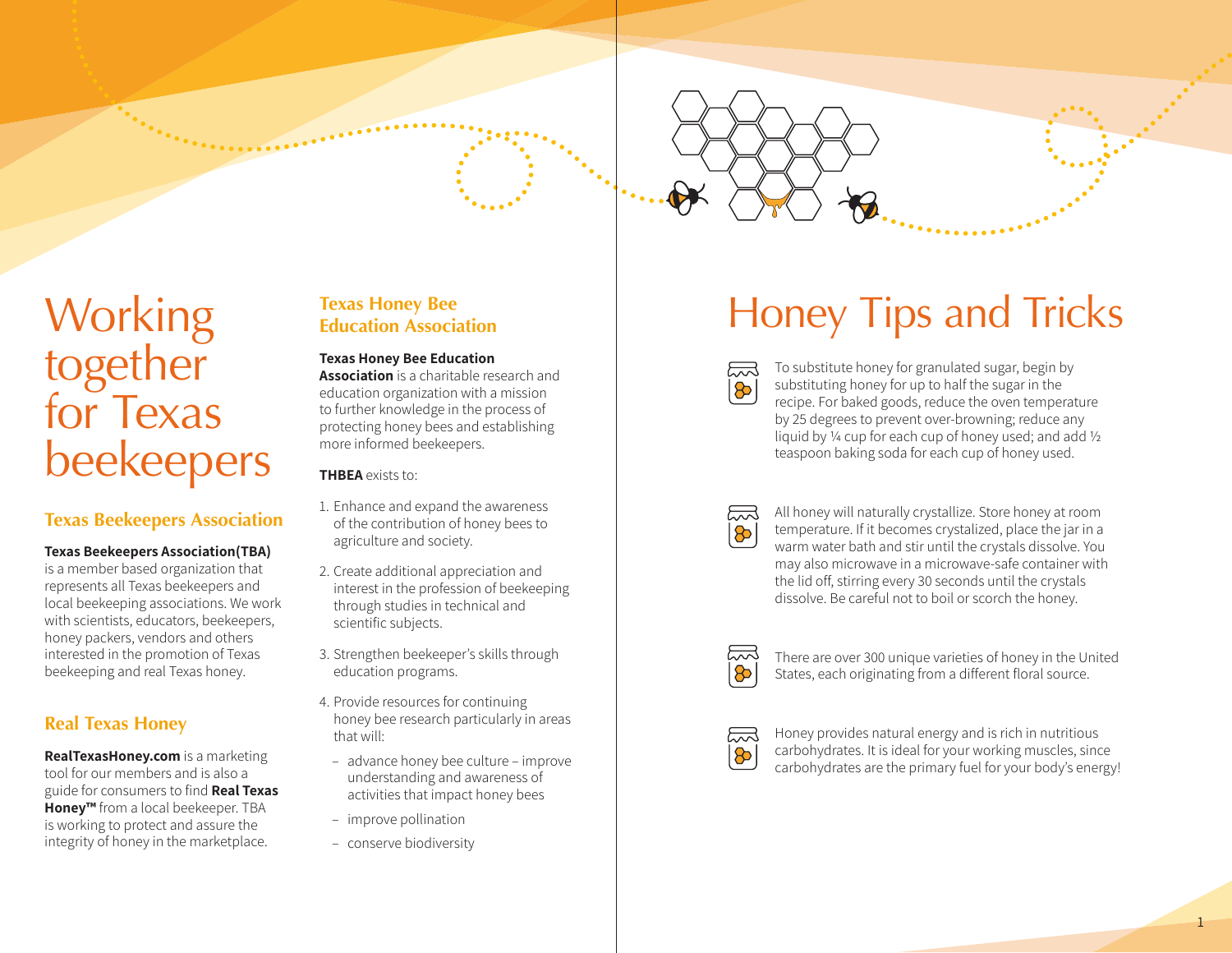**Recipes from 2017 Texas Honey Princess MEGAN PETTIBON**



### **Honey Banana Bread**

#### **Ingredients** *Ingredients* **Index <b>Index Ingredients** *Ingredients Ingredients*

| 1 tsp. baking powder          | 1/2 cup rolled oats                 |
|-------------------------------|-------------------------------------|
| 2 eggs                        | $\frac{1}{2}$ tsp. salt             |
| 1/2 cup Texas Honey           | 1/2 cup unbleached flour            |
| 1/ <sub>3</sub> cup margarine | 1 tsp. vanilla                      |
| 1 tsp. nutmeg                 | 1/2 cup walnuts, chopped            |
| 1 cup ripe banana, mashed     | $\frac{3}{4}$ cup whole wheat flour |

#### **Directions**

Cream honey and margarine in large mixing bowl until fluffy. Beat in vanilla. Add eggs one at a time, beating well after each addition. Combine dry ingredients. Add alternately with bananas, blending well. Stir in walnuts. Spoon into greased 9x5x3-inch loaf pan. Bake at 325°F 50 to 55 minutes or until wooden pick inserted near center of loaf comes out clean. Cool completely before slicing.

### **Honey Buttercream Frosting**

#### **Yield**

Enough frosting to cover 12 large cupcakes with a small swirl, or 24 small cupcakes.

½ cup unsalted butter, room ¼ cup **Texas Honey** temperature 2 cups powdered sugar

¼ cup full-fat sour cream, cold

#### **Directions**

In a medium-sized mixing bowl, beat butter for three minutes with an electric mixer on high speed until light and fluffy. Mix in powdered sugar a little bit at a time until fully combined. Mix in honey and sour cream until combined. Spread or pipe onto cooled cupcakes.

## **Honey Roasted Pecans**

#### **Ingredients**

2 cups pecan halves, shelled ½ tsp. cinnamon ¼ cup **Texas Honey**

### **Directions**

Heat oven to 350°F. Place pecans in an even layer on baking sheet. Roast 12 to 15 minutes. Remove from baking sheet and place in large bowl. In saucepan combine honey and pecans. Cook over medium high heat, stirring until mixture simmers and foams (about 4-6 min). Stir in cinnamon. Transfer to a baking sheet (lined with wax paper for easy clean up) and separate with fork. Cool completely. Store in air tight container.



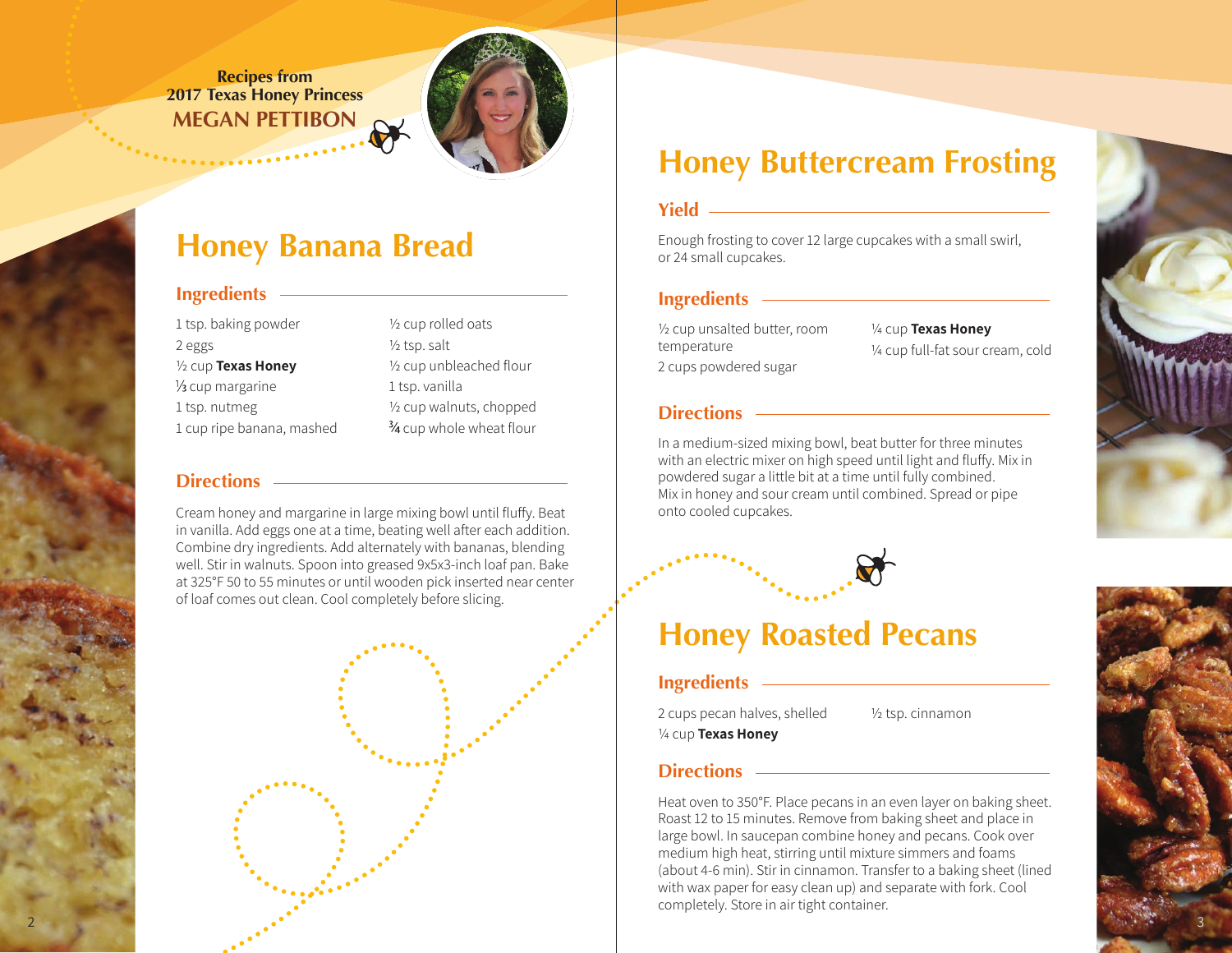**Recipes from 2018 Texas Honey Queen ABBY PETTIBON**



### **Honey Lime Chicken Enchiladas**

#### **Ingredients**

2 large chicken breasts cooked and shredded 12 oz green enchilada sauce <sup>1</sup>/<sub>3</sub> cup **Texas Honey** ¼ cup lime juice (about 2 limes) 1 Tbsp. chili powder

8 medium tortillas 2 cups mexican cheese shredded ¾ cup milk 4 Tbsp. cilantro 1/<sub>3</sub> cup sour cream

1 tsp. garlic powder

#### **Directions**

Preheat oven to 350 degrees. In a 9" x 13" baking dish, pour a few ounces of enchilada sauce to slightly cover the bottom of your dish. Set aside. Whisk together the Texas Honey, lime juice, chili powder and garlic powder. Pour this marinade over the shredded chicken and stir so all chicken gets covered in marinade. Let sit for 30 minutes. Place chicken into middle of tortilla and top with cheese. Roll tightly and place into baking dish. Repeat. Sprinkle remaining cheese on top. Coat the enchiladas with the leftover marinade using a pastry brush. Bake for 20 minutes or until tortillas are slightly brown.

While enchiladas are in the oven, make the enchilada sour cream sauce by placing the milk, remaining enchilada sauce, 2 tablespoons cilantro, and 2 tablespoons sour cream in a small saucepan on medium heat. Stir frequently until thoroughly heated. Drizzle the enchilada sour cream sauce as desired onto enchiladas which can also be topped with leftover sour cream and cilantro. Enjoy!

### **Honey-Peanut Butter Protein Energy Bites**

#### **Ingredients**

1 ¼ cups old fashioned oats 3 Tbsp. shredded coconut  $\frac{1}{2}$  cup sliced almonds finely chopped 1 Tbsp. hemp seeds shelled (optional)

1 scoop whey protein powder ½ cup **Texas Honey** ½ cup dried apricots chopped ½ cup peanut butter

#### **Directions**

In a medium bowl add the oats, coconut, almonds, hemp seeds and protein powder. Stir until well distributed. Add the Texas Honey, apricots and peanut butter and stir well.

Put mixing bowl into the refrigerator for about 20 to 30 minutes. Then roll into rounded balls. When chilled, they can last about 5 days. Delicious!

### **Honey Raspberry Citrus Lush**

#### **Ingredients**

1 ½ cups fresh orange juice ½ cup **Texas Honey** 2 Tbsp. lemon juice 2 Tbsp. lime juice

1 ½ cups frozen raspberries (or other berry) 1 cup crushed ice

#### **Directions**

In a blender, combine orange juice, Texas Honey, lemon and lime juices until honey is dissolved. Add raspberries and ice. Puree. Serve in beverage glasses garnished with a lemon or lime wheel. Refreshing!

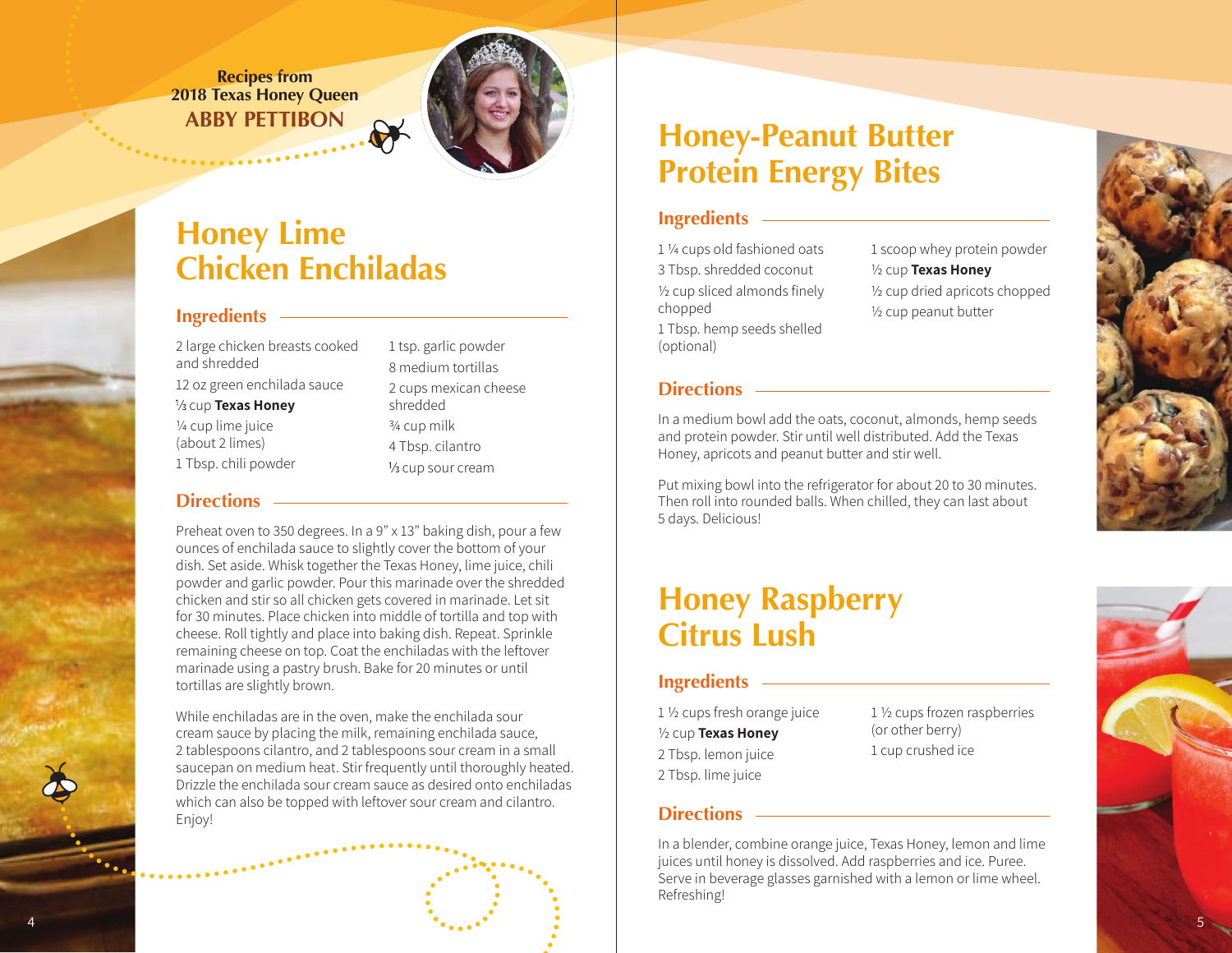**Recipes from 2019 Texas Honey Queen MARY REISINGER**







#### **Ingredients**

½ gal. 100% apple juice with no sugar added ¼ cup orange juice 1 Tbsp. lemon juice

½ Tbsp. whole cloves spice ¼ tsp. all spice 3-4 cinnamon sticks ½ cup **Texas honey**

#### **Directions**

Mix all ingredients in large pot or slow cooker then place on medium heat to simmer for about 1 hour. Stir a few times throughout the hour.



### **Honey Whole Wheat Pancakes**

#### **Ingredients**

- 1 cup whole wheat flour 2 tsp. baking powder ½ tsp. salt 1 Tbsp. **Texas honey**
- 3 Tbsp. oil 1 cup buttermilk 2 large eggs

#### **Directions**

Stir honey and oil together in a bowl. Add milk and eggs, then beat well. Mix dry ingredients into the liquids until flour is moistened.

## **Honey Pecan Pie**

#### **Ingredients**

½ cup **Texas honey** ½ cup brown sugar ¼ cup butter

3 eggs, beaten 1 cup pecans 1 9-inch single pie crust

#### **Directions**

Blend honey and brown sugar in a saucepan and cook slowly over medium heat, stirring until it becomes a smooth syrup. Remove from heat and stir in butter.

Mix in beaten eggs and pecans. Pour into pie shell then bake at 400° F for 10 minutes. Reduce temperature to 350° F and bake for 30 minutes, or until inserted knife comes out clean.

### **Honey Coleslaw**

#### **Ingredients**

1 bag dry coleslaw mix (cabbage, carrots, etc.) ½ cup mayonnaise 2 Tbsp. vinegar

3 Tbsp. **Texas honey** ½ tsp. salt ¼ tsp. onion powder ¼ tsp. celery seed

#### **Directions**

Combine ingredients and pour over shredded coleslaw mix. Chill and serve.

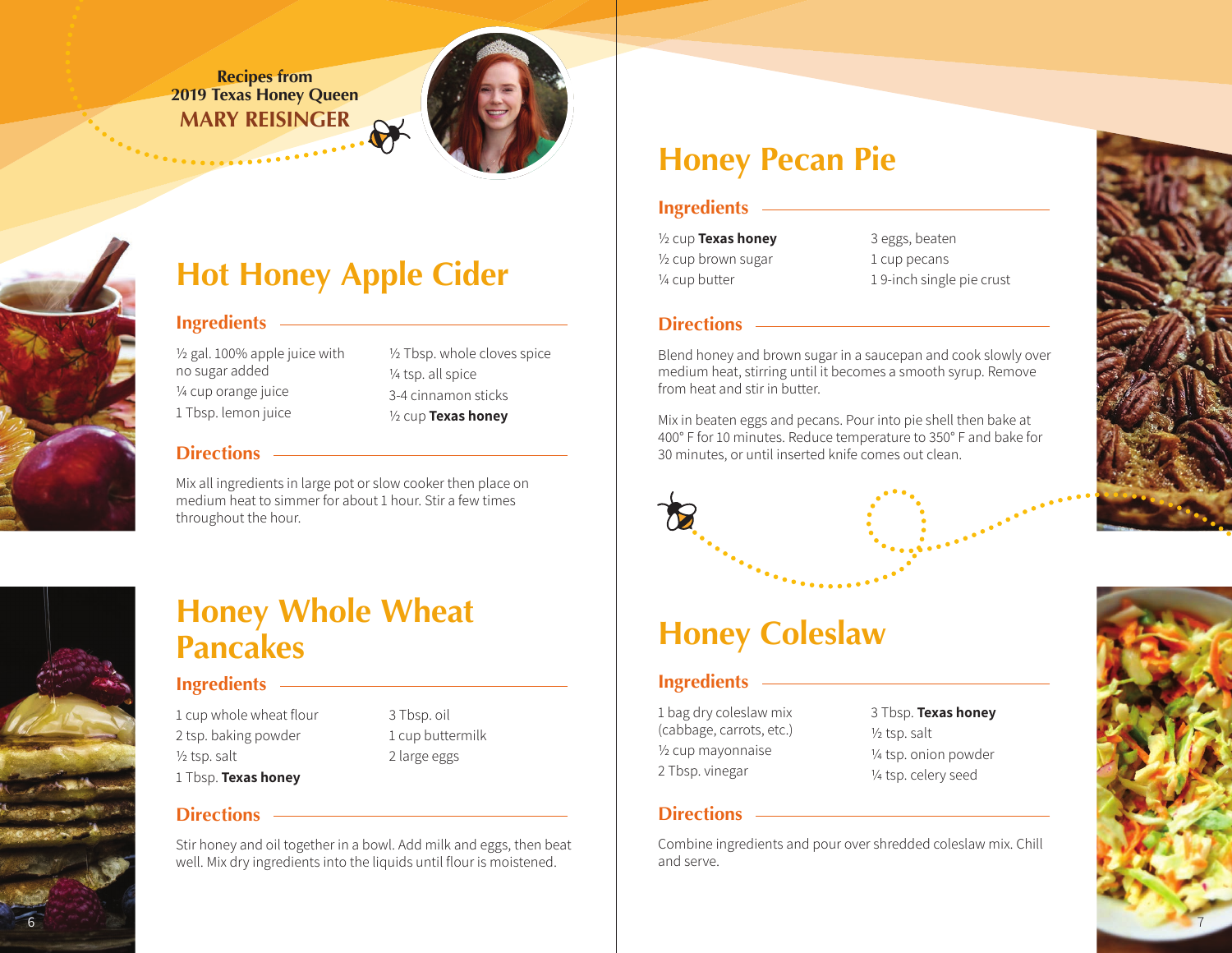**Recipe from 2020 Texas Honey Queen VIRGINIA ALLEN**



### **Honey Glazed Carrots**

### **Ingredients**

¼ cup butter 2 Tbsp. **Texas Honey**

½ tsp. dried rosemary ½ tsp. garlic powder Kosher salt

Freshly ground black pepper 15 carrots (2 lbs.), peeled and halved lengthwise Fresh thyme, for garnish (optional)

#### **Directions**

Photo by: **Ethan Calabrese**

Preheat oven to 400ºF. In a saucepan over low heat, melt butter. Stir in honey, rosemary, and garlic powder and season with salt and pepper. Place carrots on a large baking sheet. Pour over glaze and toss until coated. Roast until caramelized and glazed, 35 to 40 minutes. Garnish with thyme, if desired, before serving.



**Recipes from 2020 Texas Honey Princess BLAKE NESTER**

### **Honey Chews**

### **Ingredients**

2 cups **Texas Honey** 2 cups water

2 Tbsp. olive oil (optional) 1 ml. essential oil of choice

#### **Directions**

Combine honey and water in a pot. Heat on high and continually stir. Add olive oil to mixture if it starts to boil over. Using a candy thermometer, measure the heat of the mixture until it reaches 300 degrees.

Take off heat and add in essential oils. Pour into a silicone mold or pour small dots onto wax paper. Wait until cool and wrap in parchment paper. Store in refrigerator and enjoy!

### **Honey Balsamic Salmon**

### **Ingredients**

1 ½ lb. salmon ¼ cup **Texas Honey** ¼ cup melted butter 1 Tbsp. minced garlic ½ cup balsamic vinegar of choice (I prefer raspberry)

#### **Directions**

Set oven to 350 degrees.

Place salmon on a pan lined with tin foil. In a small microwave safe bowl, melt butter. Stir in honey, balsamic and garlic. Spread honey sauce all over salmon and bake for 50 min. Enjoy!